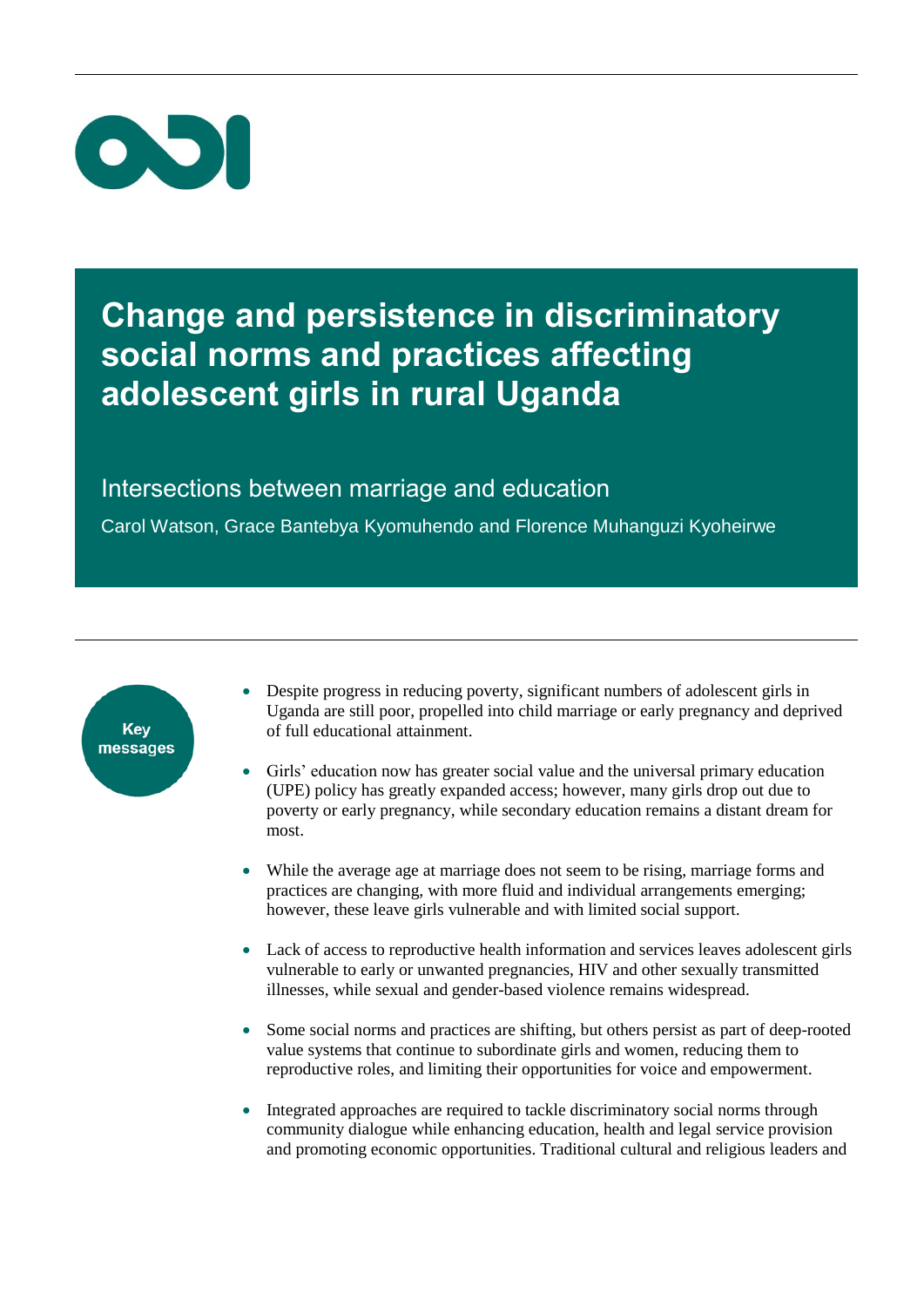## **1 Investigating social norms and their impact on adolescent girls**

Uganda has made significant progress over recent decades in reducing poverty, expanding education and improving gender equality. Nevertheless, analysis of national and regional-level survey data reveals that a significant proportion of adolescents are still living in poverty, deprived of full educational attainment (see Box 1). Girls are impelled into child marriage or early pregnancy, leaving them highly vulnerable to sexual and reproductive health problems. Economic discrimination against girls and women persists, and the limited data available indicate continued high levels of gender-based violence. Meanwhile, current national debates about law reform to regulate marriage and divorce reveal deep resistance to any change in discriminatory practices at the household and family level.

Two of the three top policy recommendations of a recent analysis of adolescent girls' vulnerability in Uganda include: increasing educational attainment and keeping girls in school; and reshaping social values and cultural norms that promote child marriage and early childbearing (Kyomuhendo Bantebya et al., 2013).

### **Box 1: National statistics**

Only two-thirds (68%) of girls in Uganda complete primary school; fewer than half (46.6%) enrol in secondary school, and only a third (34%) of those actually complete secondary education. These percentages are all lower than the rates for boys (Ministry of Education and Sports, 2012).

At national level, over a third (35%) of the girls who drop out of school do so because of marriage, and a quarter (23%) because of pregnancy (Uganda Bureau of Statistics, 2012).

Teenagers from the poorest households have rates of pregnancy (34%) that are more than double the rates for their counterparts from the wealthiest households (16%) (Uganda Bureau of Statistics, 2012).

Over a fifth of girls aged 15-19 in Uganda have been married (Amin et al., 2013) while over a third (39%) of women aged 20-49 had given birth by the age 18 (Uganda Bureau of Statistics, 2012).

Over a quarter of young women (29.1%) have reported experiencing physical and sexual violence (UNICEF, 2013).

Poised at the intersection between childhood and adulthood, adolescent girls face unique challenges to the full development and exercise of their capabilities. And yet they may also hold the key to effecting positive development outcomes that could reverberate across future generations. Investments to empower adolescent girls are increasingly recognised as critical to breaking the intergenerational transmission of poverty. For such investments to have maximum impact, more evidence is needed to make adolescent girls more visible in policy and planning processes and to identify the specific multiple social and cultural forces that shape their experiences and conditions of life.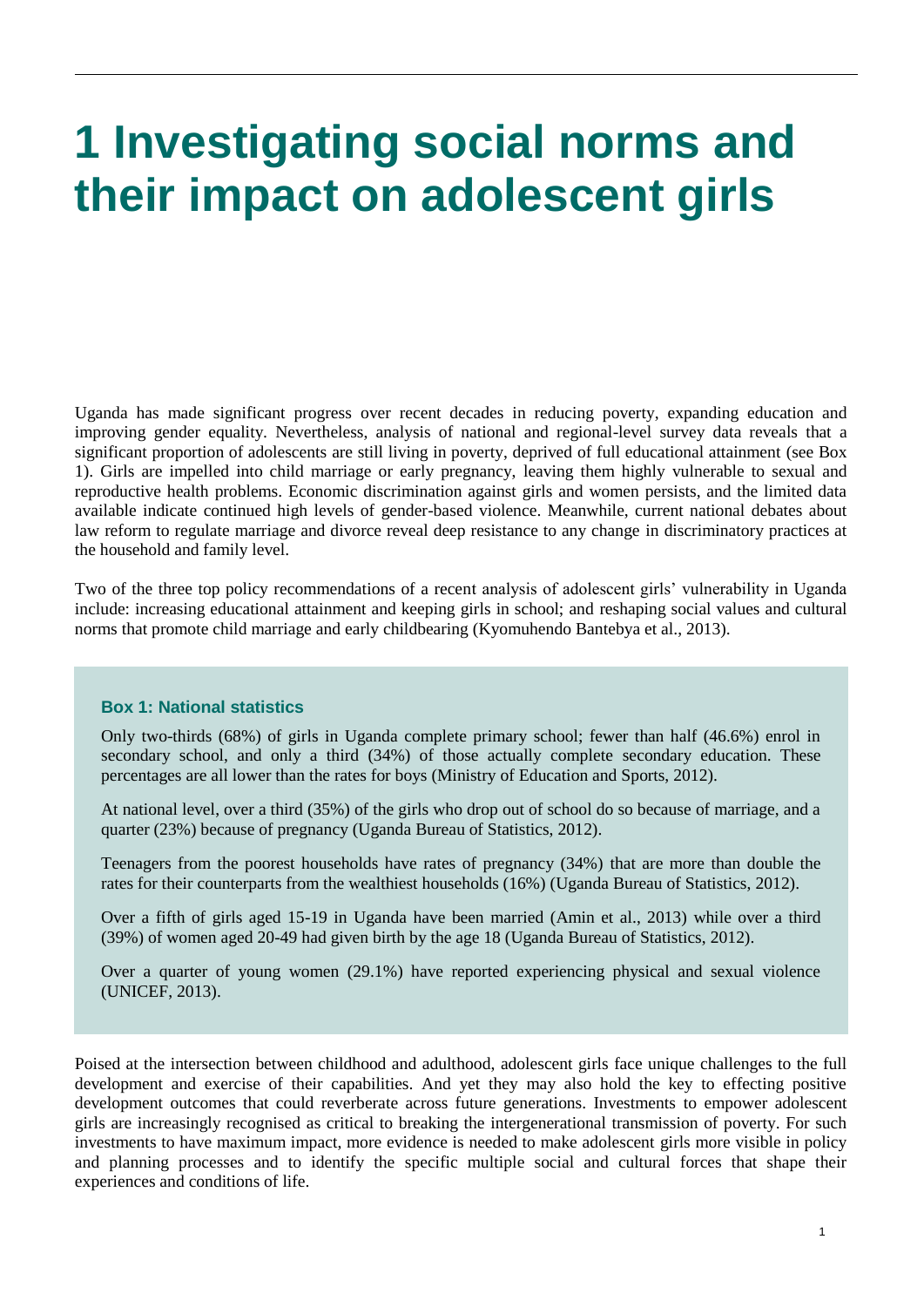This policy brief presents the findings of qualitative research in Uganda designed to explore the complex ways in which adolescent girls' capabilities are shaped and/or constrained by gender discriminatory social norms, attitudes and practices, and how other overlapping and intersecting experiences of poverty, deprivation and exclusion serve to intensify and perpetuate vulnerabilities. It is part of a multi-year, multi-country qualitative study (also covering Ethiopia, Nepal and Viet Nam) conducted by the Overseas Development Institute (ODI) in partnership with national research teams, commissioned by the UK Department for International Development (DFID) as part of its flagship programme on Transforming the Lives of Girls and Young Women.

### **Box 2: Profile of the study district**

Mayuge is a district in the Eastern central region of Uganda. The population is largely rural, traditionally growing food crops though cash crops (coffee and cotton) are also grown, and sugarcane has been expanding rapidly.

While religiously and ethnically diverse, the predominant group is Basoga, whose cultural leader – Kyabazinga – exerts significant influence and authority. Traditional culture also governs gender roles and expectations: *'What a man says, the woman also says'* is a common Basoga saying.

District literacy rates are low, particularly among women, and school dropout rates remain high. Health services have extremely limited coverage; just over a quarter of childbirth deliveries take place in district health facilities, and family planning is limited by both supply constraints and prevailing social norms.

Among the most urgent development priorities identified by local government are investment in basic services infrastructure and delivery, job creation, appropriate technology development, and youth activities.

(Mayuge District Local Government, 2011, 2012)

In Uganda, the study has focused on rural communities in the Eastern central district of Mayuge (see Box 2), selected as an area where poverty indicators are high and social indicators poor. Year 1 research (2012) provided an overview of the complex interplay of the different domains that shape adolescent girls' wellbeing. The study highlighted challenges to the fulfilment of adolescent girls' capabilities in: education, household and family relations; economic empowerment/access to resources; physical safety and health; psychosocial wellbeing; and political/civic participation.

Year 2 research (2013) has aimed to provide a more in-depth understanding of if, how and why discriminatory gendered social norms are changing so as to better inform relevant policies and programmes. The focus is on norms and practices around early marriage, pregnancy and education, which are seen as pivotal in shaping girls' opportunities and capabilities, now and throughout their life course.

In both years, the study has built on a literature review and employed a number of qualitative methodologies involving community members (women, men, girls and boys) as well as a variety of key informants. These include district planners and authorities, teachers, health service workers, non-governmental and civil society representatives, and cultural and religious leaders.

This policy brief summarises findings from the second year of research. Drawing on a newly developed broad-based conceptual framework on social norm change, field research confirms that norms and practices around marriage and girls' education in the two study communities are both 'sticky' (i.e. resistant to change) and changing in response to broader socioeconomic and cultural transformations occurring within an overall setting of generalised poverty. Policy priorities and recommendations arising from the findings suggest that coordinated action on a variety of fronts is needed by multiple actors in order to address the underlying discriminatory social norms and their manifestations in limiting adolescent girls' capabilities.

*'We are what we are because of our culture, and it's in the communities where cultural norms are embedded.'* 

> (Key informant, Kampala)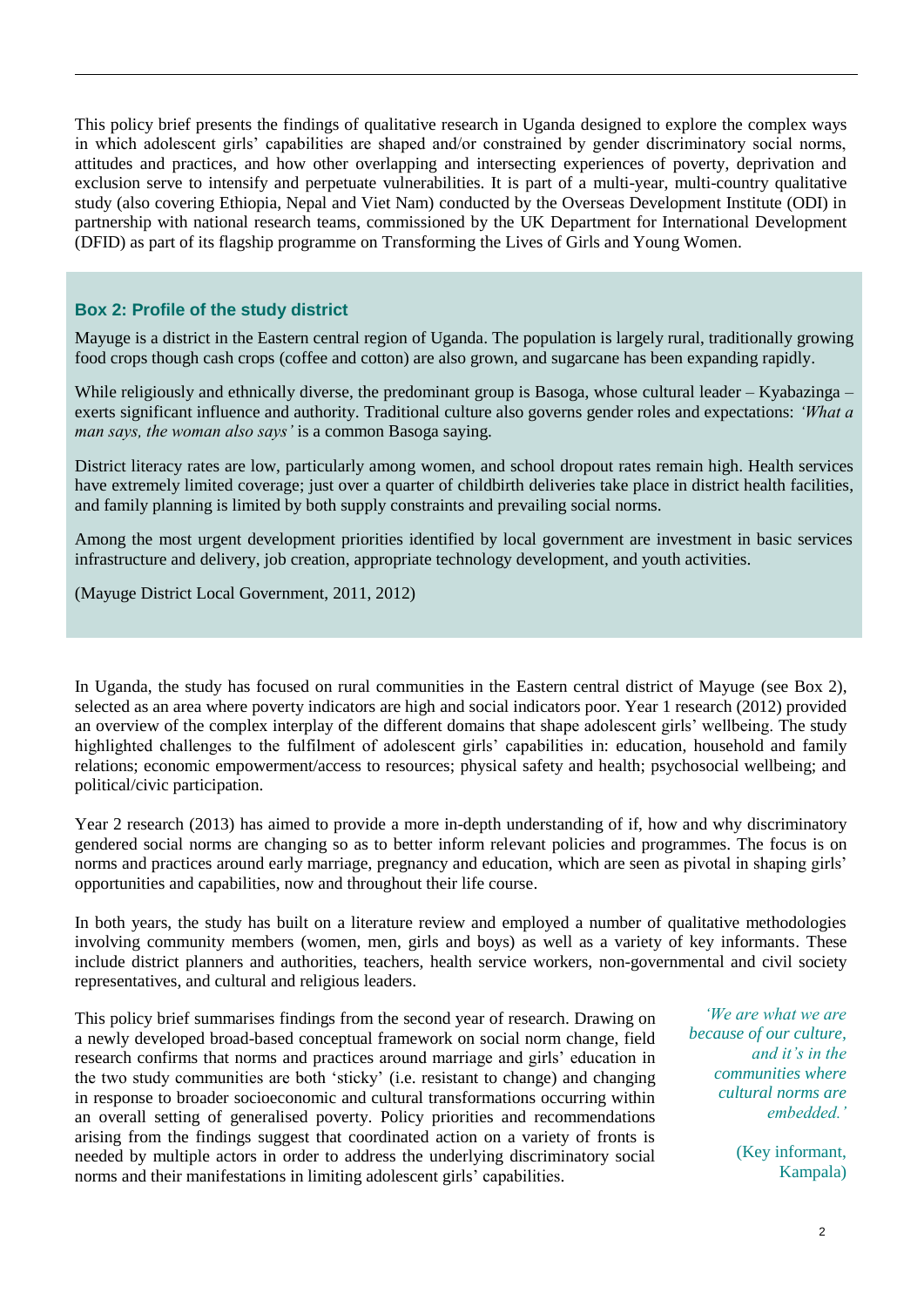# **2 Key findings**

### **2.1 Change and continuity in marriage practices and trends**

Despite national law stipulating that the minimum legal age for marriage is 18, with infringement punishable under the category of 'defilement', early marriage persists, with some girls reported to be marrying as young as 12 or 13. This trend continues to be fuelled in part by parental pressure for daughters to marry early in order to bring in bridewealth. However, a major contributing factor stems from a rise in the establishment of 'informal' marriages or cohabitation arrangements (*through the window*) which young people enter into through choice – although this is often to escape unfavourable home environments. On the one hand, this implies more individual choice of partner than in the past when arranged marriages were the norm; but on the other hand, cohabitation offers limited stability or protection for adolescent girls. While parents may be against such arrangements, some tacitly consent and claim a new form of bridewealth in the form of 'compensation' from the young man or his parents.

Transactional sex encounters – outside of any kind of marriage arrangement – are also reported to occur; some girls, facing poverty at home and with limited economic opportunities, are entering into relationships *'for the price of a chapatti'.* Polygamy remains a strong cultural norm in some communities, backed up by both religious and ethnic precepts. A common practice of 'informal polygamy', by which men have relationships with multiple women, is also reported to be on the rise, termed '*modern polygamy'*.

Traditional gender norms and expectations within marriage remain strong, with the husband considered the head of household and main decision-maker and the wife valued primarily for her reproductive role and tasks. However, both women and men find it increasingly difficult to adhere to such ideals as marriages grow more fragile, women take on new roles, and men are seen to 'abandon' household responsibilities. Male power within marriage has, in a sense, 'fractured', creating a sense of hopelessness or alienation among men, who complain of feeling like *'empty trousers';* this is also said to contribute to continuing high levels of domestic violence in the study communities. Sources of support for girls within marriage remain largely family-based. While local government and religious leaders offer some services and/or counselling in cases of marital conflict, such services are often out of reach of adolescent girls.



**Picture 1. Girls and women continue to perform the bulk of household chores**

### **2.2 Early pregnancy and childbearing in the absence of appropriate reproductive health information and services**

The role of the 'senga' – or paternal aunt – in preparing girls for marriage is diminishing and new sources of information and support are only slowly developing. Adolescent girls currently have extremely limited access to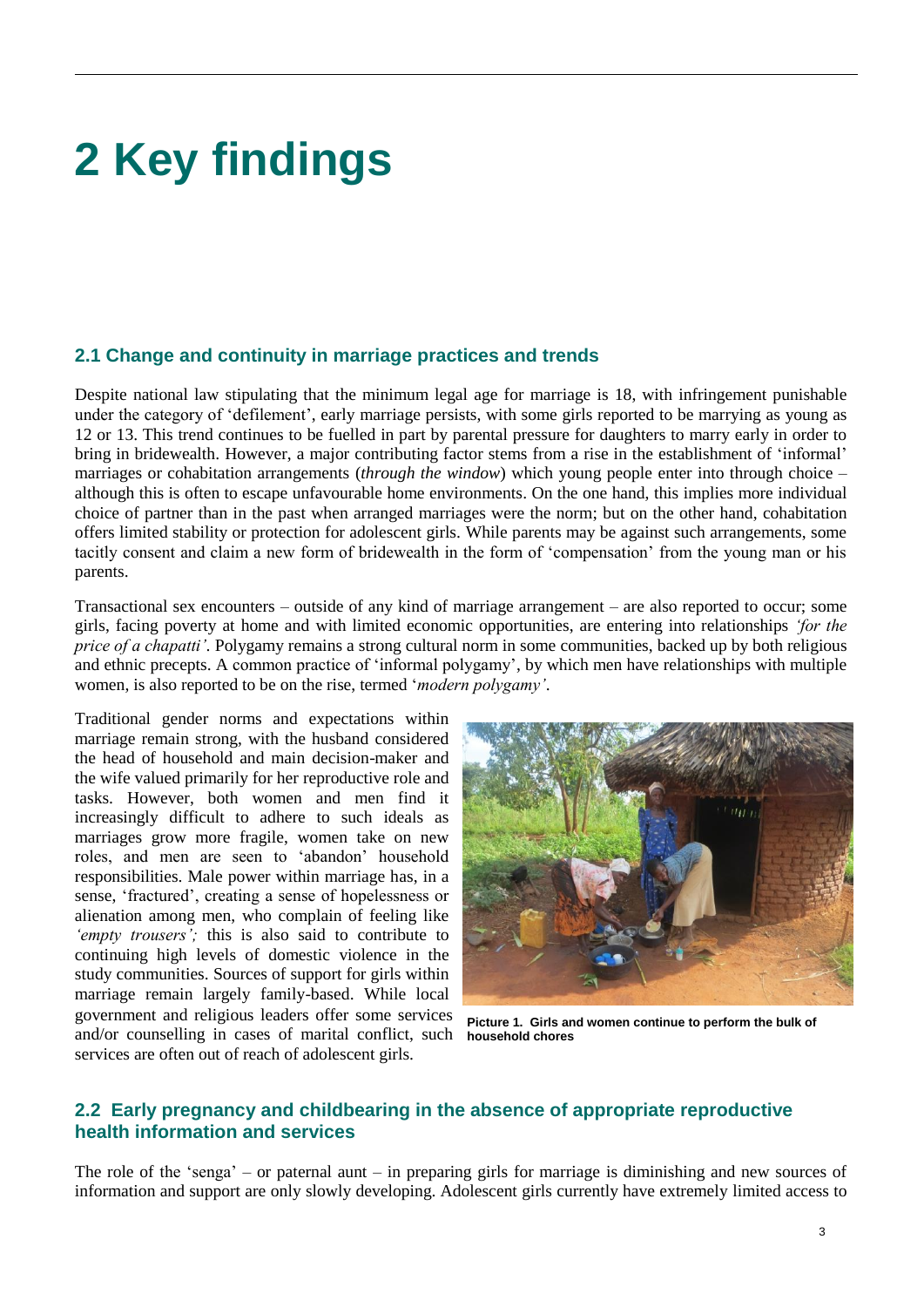appropriate reproductive health information and services, including family planning. This contributes to early pregnancies and childbirth both inside and outside of marriage, with the latter increasingly common – becoming, in a sense, a 'descriptive' norm in the study communities. However, pregnancy and childbirth outside marriage, when the adolescent girl is living with her parents, is still viewed negatively and surrounded by stigma and 'injunctive' social norms, adding social burdens to the economic burden of single motherhood.

### **2.3 Expanded opportunities in primary school, but continued dropouts and limited secondary education**

A clear trend emerging from our research is the greater opportunity for schooling that Ugandan girls have today in comparison to their mothers' and grandmothers' generations, and the greater social value placed on education for girls. This is largely attributed to national policies designed to expand education and, in particular, universal primary education (UPE). This, in turn, has fuelled girls' aspirations for education, which is seen as important both in and of itself and as a means to pave the way for a better life for themselves and their families.

*'I fear marrying a girl who is more educated than me because she might not respect me.'*

> (Focus group, unmarried boys)

However, girls face many gendered risks during their schooling, including dropout due to pregnancy or early marriage, poor-quality teaching, sexual harassment in schools, or parents preferring to invest in schooling for boys, particularly at secondary level. In spite of universal secondary education (USE) policies, girls in the study communities still lacked full opportunities for secondary education; the long distances to schools increased the opportunity costs and risks to girls and their families.

Most study participants agreed that education added to a girl's social value as reflected in higher bridewealth payments and also made her a better wife and mother because of the higher capabilities it conferred on her. Some, however, cautioned that education would not automatically make a woman more caring of children or loving of in-laws; education could, in fact, make girls 'lazy' at home or impel them into work outside the home, causing them to neglect family duties. Some made distinctions between the beneficial effects of a woman's education on her children versus more mitigated effects on relations with in-laws. Education of boys, meanwhile, was seen as generally positive insofar as it increased their income-earning capacity, thus making them better providers for household needs.

### **2.4 Combined effects on adolescent girls' capabilities**

While national educational policies and promotion of gender equality have delivered expanded educational opportunities for girls, those who become mothers or are married at an early age cannot take full advantage of these opportunities and so find their educational trajectories truncated. Early marriage, cohabitation and pregnancy continue to limit girls' ability to develop their full capabilities through education, which they could do if they were supported to remain in and complete both primary and secondary schooling.

Girls who marry young or enter into unstable cohabitation relationships may find themselves in a position of relative powerlessness within the newly formed couple, as they have not yet completed their education or developed the confidence they need to assert themselves in household decision-making and contribute to the economic wellbeing of the family. This hereafter reinforces traditional social norms around the 'proper' behaviour of a wife, who is expected to be subordinate to the husband, as she is not in a position to contest such norms. Those girls who also give birth at an early age are soon preoccupied with their care-giving functions and may no longer have the time or opportunity to develop new skills, cultivate relationships with peers, or indeed continue with schooling. Given that many of the cohabitation arrangements arising are characterised by



**Picture 2. Girls' education is often cut short by early motherhood**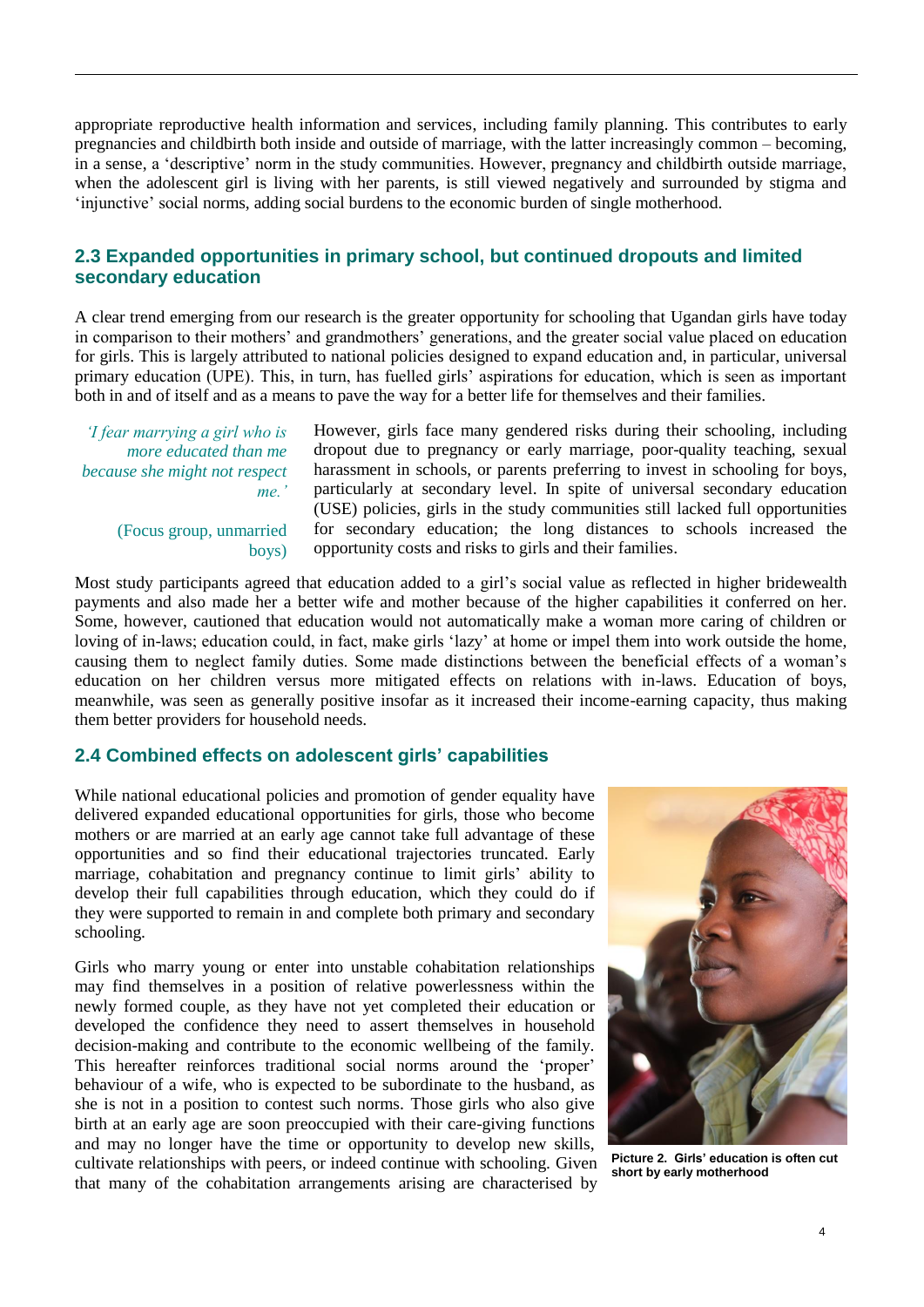instability, girls may often find themselves abandoned by partners, with no legal recourse to demand economic support.

*'Giving birth before marriage is seen badly in the community. You are referred to as "second hand", "scrap". It has always been like this.'*

> (Focus group, married girls)

Lacking access to appropriate sexual and reproductive health information or services, adolescent girls are unable to protect themselves against unwanted pregnancies or sexually transmitted illnesses, including HIV, as well as genderbased violence and sexual abuse. The physical consequences of early pregnancy are clear; because they are not yet physically mature, girls risk dying during delivery, or need to deliver by Caesarean section, after which they may be rejected by their partner as *'sexually weak'*. With abortion illegal, those who seek recourse to 'silent' abortions face significant health risks, as well as legal risks and social censure. Once they are pregnant, girls fail to get the proper care.

The combination of early marriage or pregnancy leading to school dropout has a significant impact on an adolescent girl's potential to develop the skills needed to engage in productive activities beyond those involved in farming or petty trade. Additionally, taking on the early burden of childcare and other reproductive activities limits the time available to engage in economic activities outside of the home. This strengthens the likelihood that the girl and her child or children will be caught up in a spiral of poverty.

Girls' experiences of marriage within the changing socioeconomic context described above were both positive and negative. Some relish the independence from their own families that early marriage or cohabitation brings. They find satisfaction through being recognised as 'social adults', appreciate the economic support provided by husbands, and are happy about the protection married life affords them from abusive natal families or promiscuous behaviour. Others, however, recognise that early marriage and motherhood stunt their opportunities to develop further skills that can lead to good jobs, and also soon realise that marriage cannot solve all of their problems – whether economic or psychosocial. Pressure to conform to ideals of good 'wifely' behaviour remains strong; dismay and disappointment when those ideals cannot be fulfilled is all the stronger.

A number of girls – particularly those in informal marriage arrangements they have contracted themselves – face economic difficulties in the new household, as young husbands themselves struggle to support the family; these informal unions are, in turn, reported to be highly unstable, with little formal protection for girls who may be abandoned with their children in the event of a break-up. Some girls maintain strong **Picture 3. Adolescent girls lack access to**  relationships with their natal families, but social norms tended to restrict the number or length of visits; outside of the family network, there were limited sources of support that girls could turn to in case of difficulties in their marriage.



**reproductive health care and services**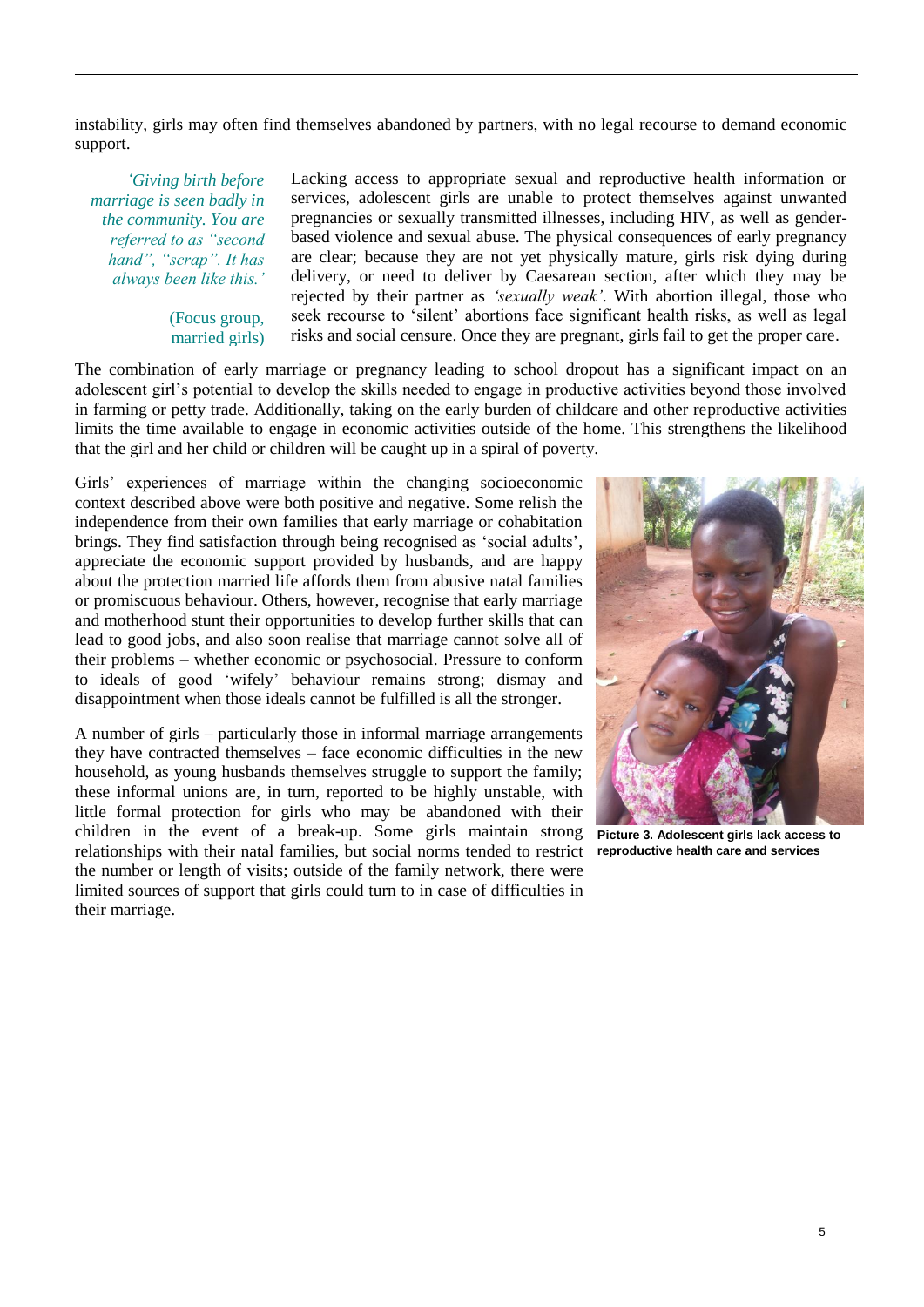## **3 Change, continuity, and mediating institutions**

Drawing on the research programme's overall conceptual framework, our study suggests that key drivers have differential effects on both change processes and stasis around particular sets of norms. Most study participants identified multiple drivers of change and continuity in social norms and practices around education and marriage for adolescent girls and set these within the broader context of overall socioeconomic, political and cultural transformation, against a backdrop of persistent poverty. The transformations in this broader context are explored below.

### **3.1 Key drivers of change and forces of continuity**

#### **3.1.1 Socioeconomic transformation**

The rural study sites are characterised by broad-based processes of socioeconomic transformation from rural subsistence to cash-based economies, but livelihoods remain extremely insecure and household poverty levels are high. These conditions affect marriage forms and processes in a number of ways. Among other things, they contribute to: (1) the rise in informal marriages or cohabitation arrangements among young people as girls seek young men engaged in the cash economy who can provide for their needs better than their own parents; (2) transactional sex encounters for the same reasons, which in turn fuel premarital pregnancies; (3) a persistent tendency, among some parents at least, to consider their daughters as sources of bridewealth – or at least demand compensation in the case of informal marriage. Socioeconomic transformation is also contributing to the heightened value placed on girls' education, which is seen as one of the few paths available to secure livelihoods and jobs. In the absence of adequate opportunities for secondary education or technical training, however, neither girls nor boys are always able to realise the full transformative potential of education in such a changing socioeconomic context.

#### **3.1.2 Legal and policy environment**

Laws and policies can produce forces for positive change, but can also produce a backlash, leading to a considerably uncertain terrain. National education policies promoting UPE have proved to be a particularly positive force for change, opening up opportunities for both girls and boys and contributing to greater social value being placed on girls' education. But inadequate protection for girls against gender-based discrimination or harassment in school, and lack of policy attention to the needs of pregnant girls and young mothers, continue to deprive many girls of their right to education. At the same time, weak implementation of universal secondary education policies coupled with neglect of vocational training has left a void at these levels of education, which, if filled, could be most transformative for girls.

The promotion of women and children's rights can also be seen as a positive step forward in terms of greater respect for the rights of boys and girls and overall gender justice. However, many study participants pointed to the perceived negative effects in terms of its contribution to the breakdown in family structures and authority – a clear backlash among parents in general and fathers in particular was apparent. So too, the constitutional

*'The issues around are many, and however much you try to enforce the laws on early marriage, what comes around is poverty: people are pushed to the wall by poverty.'*

> (Key informant, Kampala*)*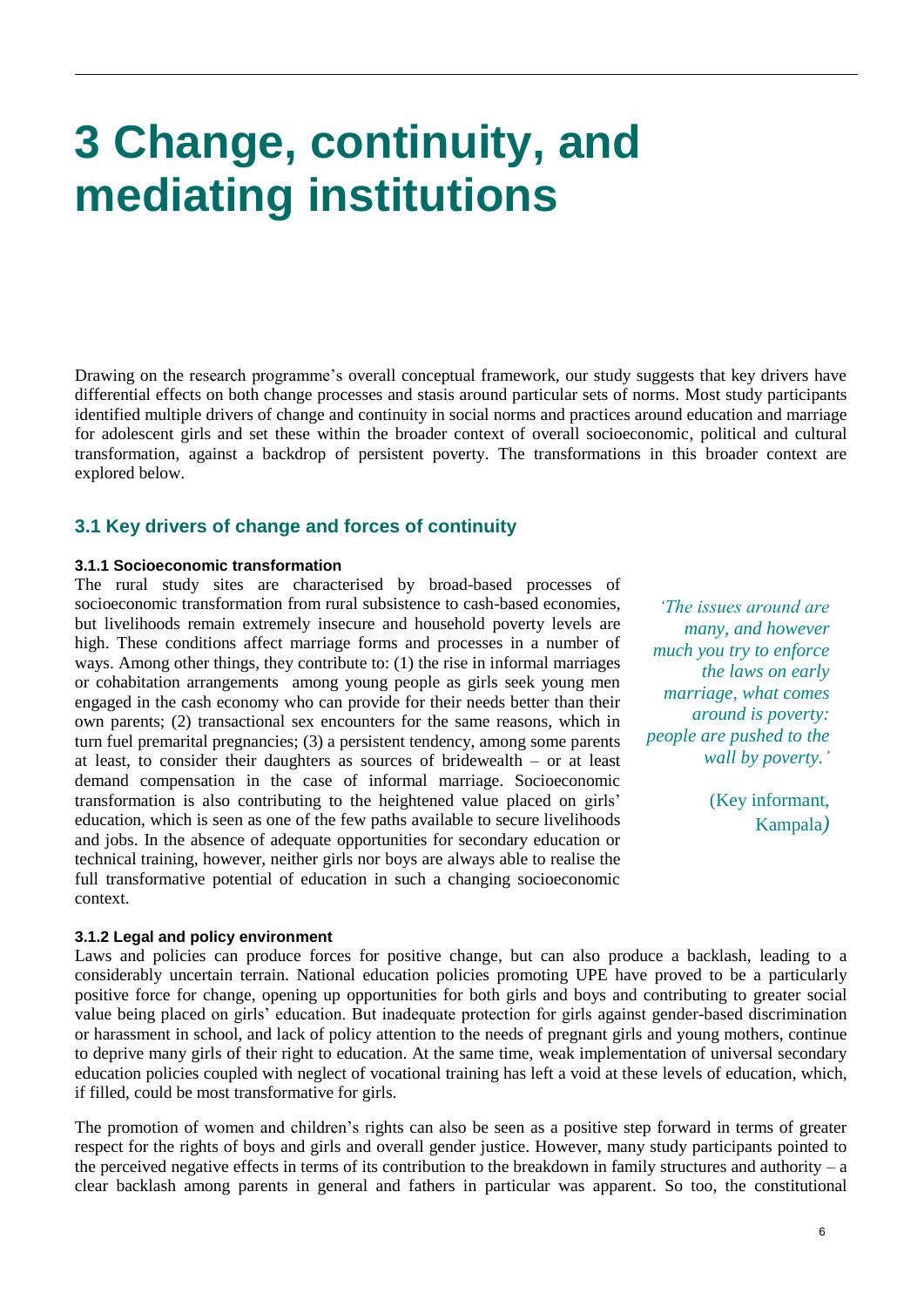guarantee of 18 as the minimum legal age of marriage, and efforts to enforce the law on 'defilement' prohibiting relations between under-age children, can be seen as strong reinforcement of the rights of adolescent girls to remain unmarried; however, some evidence suggests that these measures merely seemed to drive early marriage underground, contributing to the rise of early informal 'cohabitation' arrangements, which afford no legal or material protection for the rights of married girls and their children.

**3.1.2 Socio-cultural transformation**: A complex nexus of socio-cultural transformation brought about by what many study participants labelled as the forces of '*Westernisation'* or '*modernisation*' are seen to be driving out traditional socio-cultural norms and values. Many participants expressed a general sense of cultural unravelling – *'a sense of chaos'* – whereby old values are breaking down and younger generations are adopting behaviours considered to be 'immoral', influenced by what many regard as the most negative aspects of Western culture. Study participants point to the rise of trading centres, video halls and discos – even smart phones – conveying '*inappropriate'* images as responsible for a general breakdown in morals and a laxity in relations between young men and women.

### **3.2 Sites and institutions that mediate gendered social norms**

The study identified key mediating sites and institutions through which gendered social norms are either reinforced or questioned and subject to change. These include the family and the household, schools, health centres, local government structures and legal services, ethnic and religious institutions and ideologies, and nongovernmental or civil society projects and activities.

### **Box 3: The positive influence of family support**

Hajara (pseudonym) is one of three girl graduates in her community. She is the 13<sup>th</sup> child in a polygamous family with 19 children. Her parents are both small-scale farmers, with cash crops providing some but not all of the school fees for children in the family. Even with her grandmother chipping in, most of her brothers and sisters did not complete school. She, however, managed to go to university.

*'I attribute my staying in school till university level to the support and advice I got from my mother and father. When I was in senior 1, my mother used to sit me down and tell me how to keep myself together. If I spent time at the trading centre or in seminars late, she would tell me that it is bad to stay away from home in late hours. She used to ask me about my performance, and our dad used to surprise us with gifts when one performs well in class. He would also take us to graduation parties to motivate us...* 

*I faced challenges of boys trying to lure me with gifts, but I refused and would tell my mother about it... My future plans are to get a job and support my mother who is sickly. My advice to mothers who have girl children is to support them and take them to school and provide for their basic needs. I advise the other children to have patience because it pays.'*

Case study, Mayuge

As with the overall drivers of change, such sites seem to be able to serve as either forces that support existing norms or as drivers of change. This is the case, for example, for families, which generally serve as sites of socialisation into traditional gender norms but which can sometimes offer support structures as springboards for positive change (see Box 3). This is also the case with schools, which, while offering avenues and opportunities for girls' empowerment, including through the positive role models offered by female teachers, can also serve as sites for gender discrimination and present risks for girls. Health centres have the potential to promote adolescent-friendly health information and services; however, ambiguities in adolescent health policy, combined with limited resources, severely restrict such potential.

Local government structures and the legal system are key purveyors and enforcers of government laws and policies on universal education, women and children's rights, and protection from early marriage, and these are indeed making significant inroads on these issues. Nevertheless, public trust and confidence in these institutions is being eroded, partly due to the sheer weight of the caseload in the face of severe capacity gaps; but also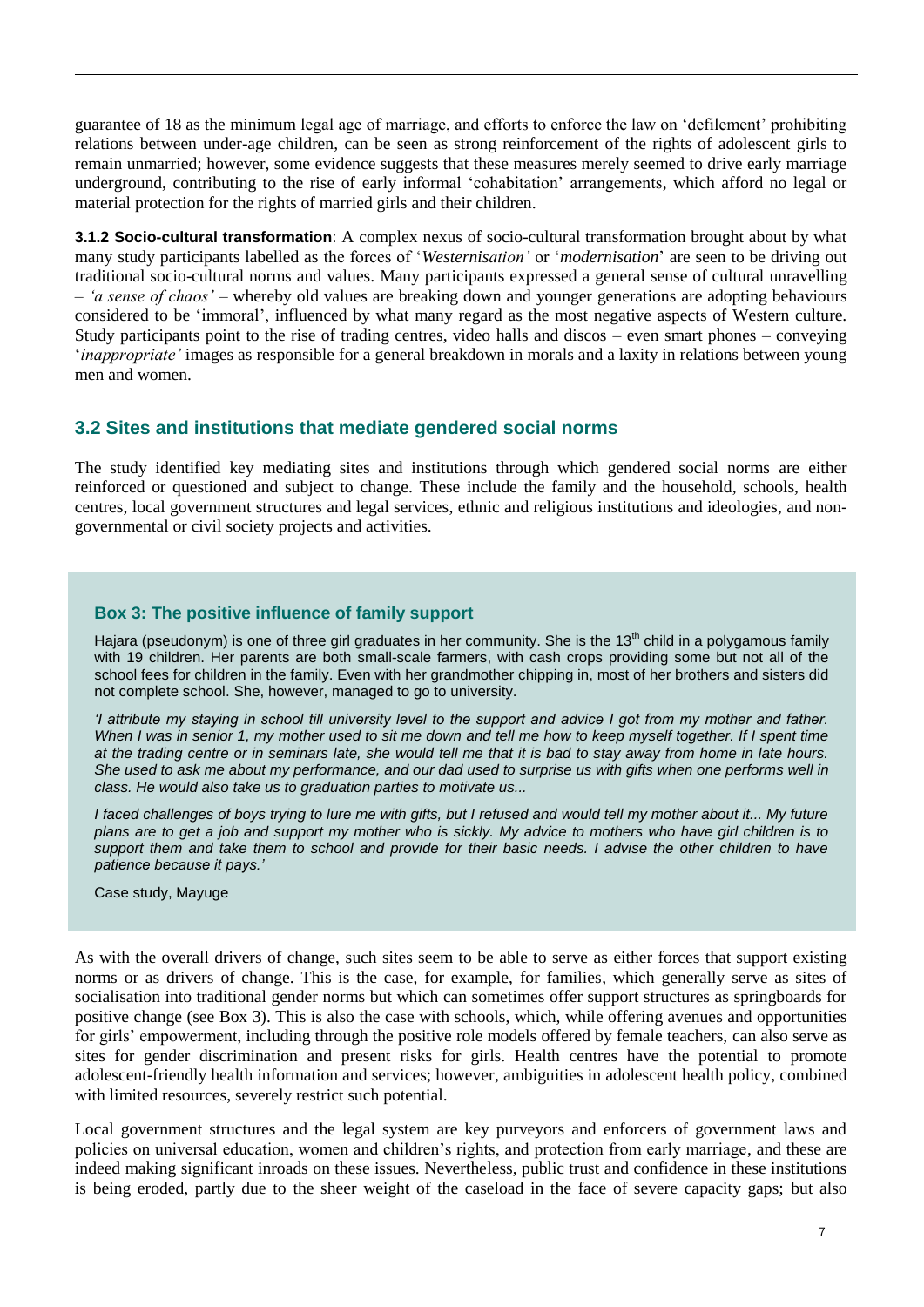because of a community backlash against some of these policies and widespread collusion – in the case of arrests for early marriage – between police and parents for 'compensation' money paid by the parents of the boy.

Cultural and religious leaders remain the guardians of ethnic and religious values in the ideational sphere, which they urge community members to apply in practice. Many, however, seem to be struggling in the face of the larger forces of socioeconomic and cultural change described above.

A number of non-governmental and community-based organisations are active in the district of Mayuge. While their overall reach is limited and both documentation and evaluation materials on their activities are rare, discussions with key informants indicate that their interventions can have a potentially transformative impact on the women and girls reached by their projects. They have a presence in the field and are often able to reach communities that stretched government services cannot cover, and/or to strengthen available services.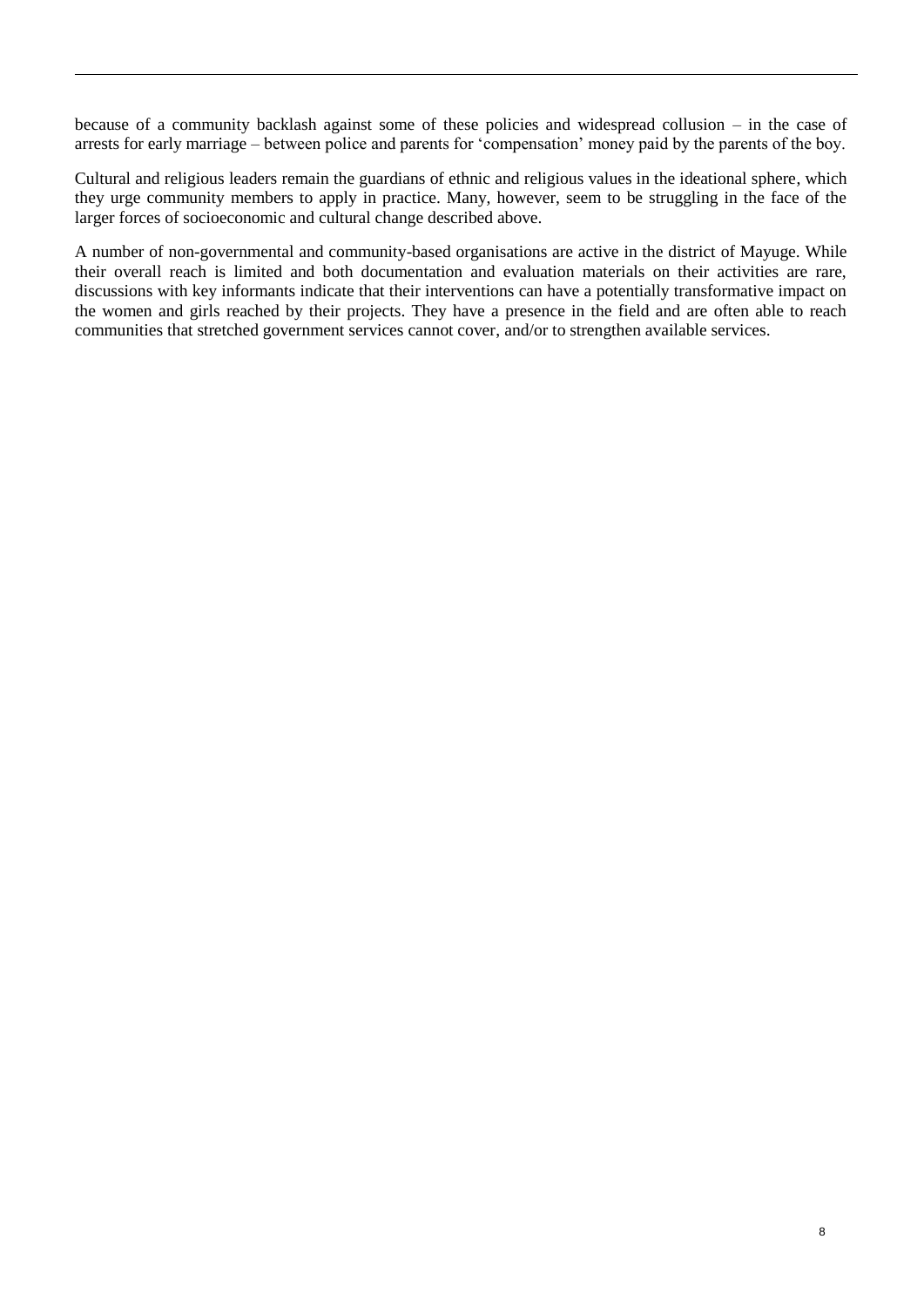### **4 Policy and programme recommendations**

*'The emphasis must be on the girl child – she is our future, the future of us all.'* (Key informant, Mayuge)

*'We can't bury our heads in the sand while our girls are dying.'* (Key informant, Kampala)

Study participants at all levels identified a number of key priorities and recommendations for addressing gender discriminatory norms related to early marriage and practices that negatively affect adolescent girls' capabilities, as well as addressing specific obstacles to girls being able to continue their education.

- **Promote community dialogue, awareness and change processes around discriminatory social norms.** Community dialogue processes are considered by many to be a productive approach to 'research/action', useful both in uncovering underlying potentially discriminatory gender norms and stereotypes and raising awareness of the need to change these. A number of non-governmental and community actors are already engaged in such processes on the ground and others are intending to embark on them. Such efforts should be strengthened and expanded. Cultural and faith-based leaders are critical actors with whom engagement needs to be deepened. Continuous outreach to and sensitisation of parents is also needed to support them in their parenting roles and their ability to communicate with their children while protecting them and promoting their best interests. Affirmative action for girls and women is still a priority; however, men and boys need to be enlisted as allies in the promotion of gender justice.
- **Enhance girls' self-esteem by cultivating positive role models.** Our research has highlighted the important positive influence that can be exerted by 'success stories' of girls who have 'made it' – sisters or friends who have graduated from school, women from the community who have taken on a profession or risen to positions of political leadership, successfully balancing their role with family commitments. Such examples should be celebrated, shared and made more visible. It is equally important to cultivate role models from outside the community so that girls can gain an expanded vision of their own possibilities.
- **Strengthen legal provisions, enforce implementation and broaden awareness of protective**  legislation. Uganda has well-developed policies on young people, gender equality and girls' education, which are often backed up by laws. However, there are certain gaps in focus, coordination and clarity, while significant problems remain in implementation and enforcement capacity. It is important to enhance the effectiveness of legal redress mechanisms and child protection systems (including police, probation officers and local councils) in addressing child marriage and defilement, and to enact district-level ordinances to back up and pave the way for implementation of national laws. Further advocacy is still needed around development of additional positive legislation, including around key themes, issues and clauses in proposed laws such as the marriage and divorce bill. And continuing efforts are needed to strengthen awareness and understanding of laws around defilement, early marriage, and obligatory primary education.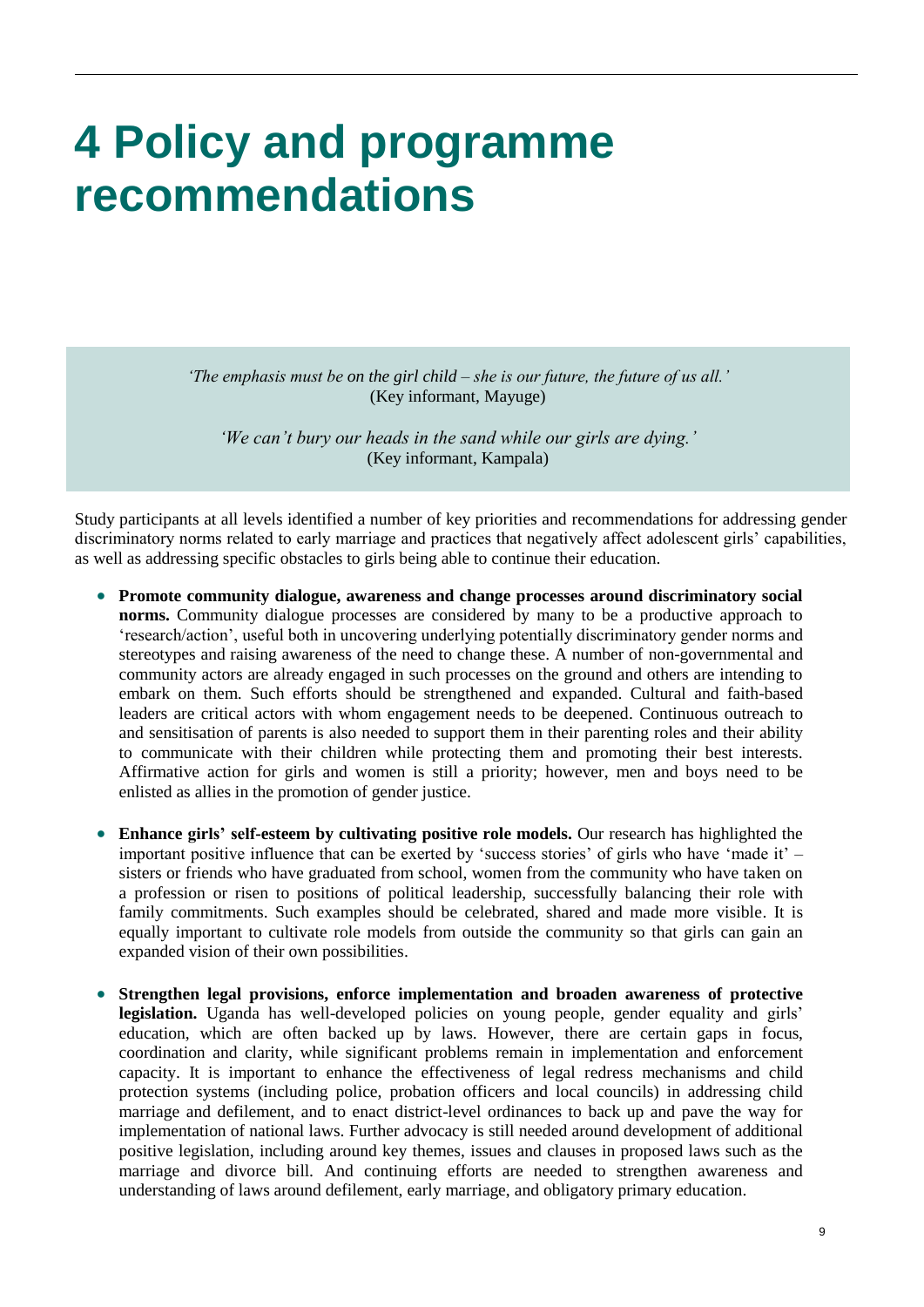**Invest in expanded access to quality educational service provision at all levels, with complementary measures to strengthen demand.** It is critical to improve the school learning environment, ranging from strengthened codes of conduct for teachers as a means of combating sexual harassment of pupils to the reintroduction of school lunch programmes and health initiatives as a means of strengthening the 'pull factor' of schools. Promoting the important roles and status of senior female teachers would be instrumental to creating a favourable environment for girls at school. Specific back-to-school programmes for pregnant girls/young mothers are a key priority, accompanied by community sensitisation. Meanwhile, improved facilities and infrastructure at all levels, accompanied by increased investment in secondary schools in particular, are clear priorities to expand equitable access to quality education at all levels.



**Picture 4. Education is essential for full development of girls' capabilities**

The Ministry of Education and Sports has designed a series of community dialogues to sensitise stakeholders on the key barriers to girls' education, including 'deep-rooted socio-cultural norms' around early marriage, the gender division of labour in the household and lingering parental preference for education of sons. These initiatives should be further supported through media campaigns on the importance of education. Financial support for poor students would help address barriers arising from household poverty and the opportunity costs of sending girls to school and keeping them there, while it is equally important to strengthen sanctions on parents who do not ensure that their children go to school.

- **Urgently clarify policies and strengthen services for adolescent sexual and reproductive health.** Despite Uganda having a national adolescent health policy with guidelines on implementation, there is considerable uncertainty at community level about whether reproductive health information and services can legally be provided to adolescents under the age of 18, particularly in view of the law on defilement, which defines all sexual acts involving under-18s (consensual or not) as a crime. Such ambiguity is negatively impacting the reproductive health rights and protection needs of adolescent girls. Lack of clarity at policy level is coupled with strong social and religious norms and taboos about imparting sexual information and services to girls and, in particular, providing access to methods of contraception. As abortion is also illegal, the result is continuing high levels of teenage pregnancy; some girls resort to unsafe abortion, which can have severe repercussions for their physical and mental health and wellbeing. It should be an urgent priority, therefore, to clarify the legal and policy framework around provision of adolescent sexual and reproductive health services; the provision of sexual and reproductive health information should be massively upscaled, ensuring that services are available and provided by adolescentfriendly health workers.
- **Promote intersectoral coordination and integrated approaches at national and sub-national levels.** It is clear that discriminatory gender norms and the specific vulnerabilities they produce for adolescent girls span multiple sectors. Integrated approaches and service provision is therefore needed to engage multiple actors and address multiple needs. This is to ensure that the benefits of service provision in one area are not blocked and/or contradicted by the lack of service provision in another, and that positive synergies are created. Strengthened reproductive health information services in schools, for example, would require stronger coordination between the health and education sectors. The problem of school dropouts needs support from community development officers and local authorities. Community mobilisation and outreach around HIV and AIDS can be harnessed for mobilisation around other issues of sexual and reproductive health, including the gender discriminatory practices that render women and girls more vulnerable.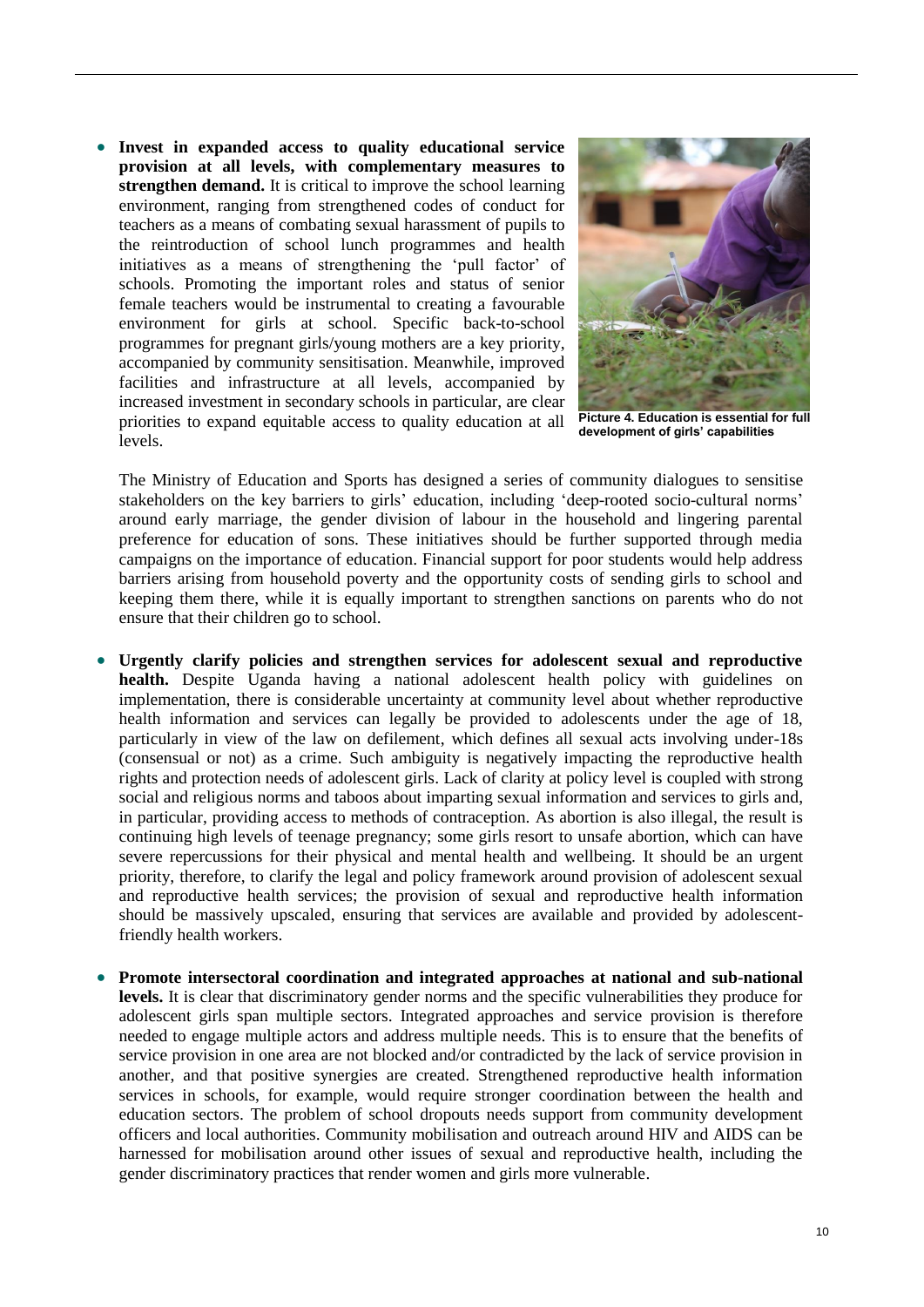Addressing sexual and gender-based violence – including early marriage – also requires collaboration between gender activists, the police and justice systems, and others. Girls' access to justice is currently severely limited and counselling services – for example, to help with the repercussions of 'defilement' or with problems within marriage – are rare. Religious leaders, community workers, and the justice system need to work together on such issues and to ensure that appropriate services for young people (including counselling) are in place. Overall, there is a need for greater resources for capacity-building and mobilisation of partnerships at district level to expand and improve service delivery across different sectors.

- **Expand economic opportunities and empowerment for girls in the context of overall poverty reduction efforts.** Socioeconomic conditions setting the context for high levels of household poverty have been identified as a key force supporting both persistence and change in social norms and practices. Household poverty is driving child labour (specifically sugarcane cutting for boys, and petty trade for girls) and early marriage, which together contribute to a high rate of school dropouts. The specific economic vulnerabilities of women and girls have also been highlighted, with teenage mothers who are struggling on their own facing particularly severe economic constraints. Priorities are therefore twofold: overall socioeconomic development as a driver of positive change in the district, and specific measures for the economic empowerment of girls and women, along with financial support for young couples to start up small businesses, and expanded access to savings and loan schemes. Greater investment in technical training and employment promotion for young people – boys and girls alike – is critical. Priorities include: bringing skillstraining back into schools; establishing skills-training programmes for school dropouts; and developing appropriate vocational training opportunities for adolescent mothers, linked to the provision of childcare facilities to enable take-up.
- **Deepen the knowledge and information base for evidence-based policy and programme development**. Further research and studies are needed to better understand the workings and configurations of gender-discriminatory social norms operating at different levels in different contexts. Regional- or community-specific vulnerabilities also need to be better understood as a basis for context-specific design of interventions. In all such efforts it will be important to listen to adolescent girls themselves to understand their own perspectives and learn more about their lived experiences. A nationwide study on early marriage and teenage pregnancy could generate valuable insights and recommendations for action.